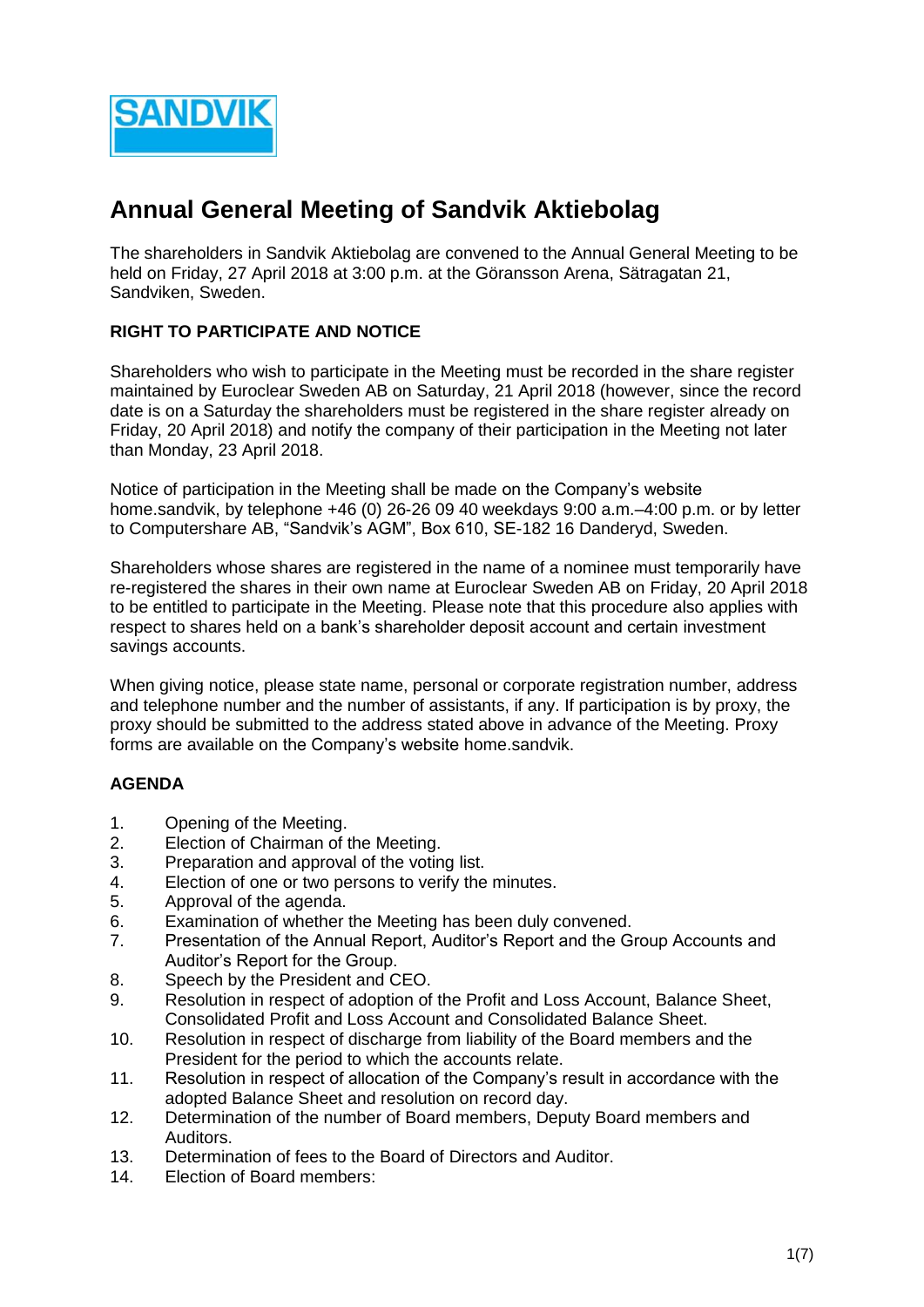- 14.1 Jennifer Allerton
- 14.2 Claes Boustedt
- 14.3 Marika Fredriksson
- 14.4 Johan Karlström
- 14.5 Johan Molin
- 14.6 Björn Rosengren
- 14.7 Helena Stjernholm
- 14.8 Lars Westerberg
- 15. Election of Chairman of the Board.
- 16. Election of Auditor.
- 17. Resolution on guidelines for the remuneration of senior executives.
- 18. Resolution on a long-term incentive program (LTI 2018).
- 19. Shareholder proposal.
- 20. Closing of the Meeting.

# **PROPOSALS FOR RESOLUTIONS**

## **Item 11 – Dividend and record day**

The Board of Directors proposes that the Annual General Meeting resolve on a dividend of SEK 3.50 per share. Wednesday, 2 May 2018 is proposed as the record day. If the Meeting approves these proposals, it is estimated that the dividend be paid by Euroclear Sweden AB on Monday, 7 May 2018.

# **The Nomination Committee's proposals**

The Nomination Committee consists of its Chairman Fredrik Lundberg (AB Industrivärden), Kaj Thorén (Alecta), Pär Boman (Handelsbanken Pension), Anders Oscarsson (AMF Insurance and Funds) and Johan Molin (Sandvik's Chairman of the Board).

The Nomination Committee proposes that the Annual General Meeting resolve on the following:

- **Item 2 –** Attorney Sven Unger as Chairman of the Meeting.
- **Item 12 –** Eight Board members with no deputies and a registered public accounting firm as Auditor.
- **Item 13 –** Fees to the Board of Directors:
	- Chairman of the Board of Directors: SEK 2,400,000 (2,200,000)
	- Other Board members not employed by the Company: SEK 660,000 (630,000) each
	- Chairman of the Audit Committee: SEK 285,000 (275,000)
	- Other members of the Audit Committee: SEK 160,000 (150,000) each
	- Chairman of the Remuneration Committee: SEK 135,000 (125,000)
	- Other members of the Remuneration Committee: SEK 110,000 (100,000) each

Fees to the Auditor shall be paid in accordance with approved invoices.

- **Item 14 Election of the following persons as Board members:** 
	- 14.1 Jennifer Allerton (re-election)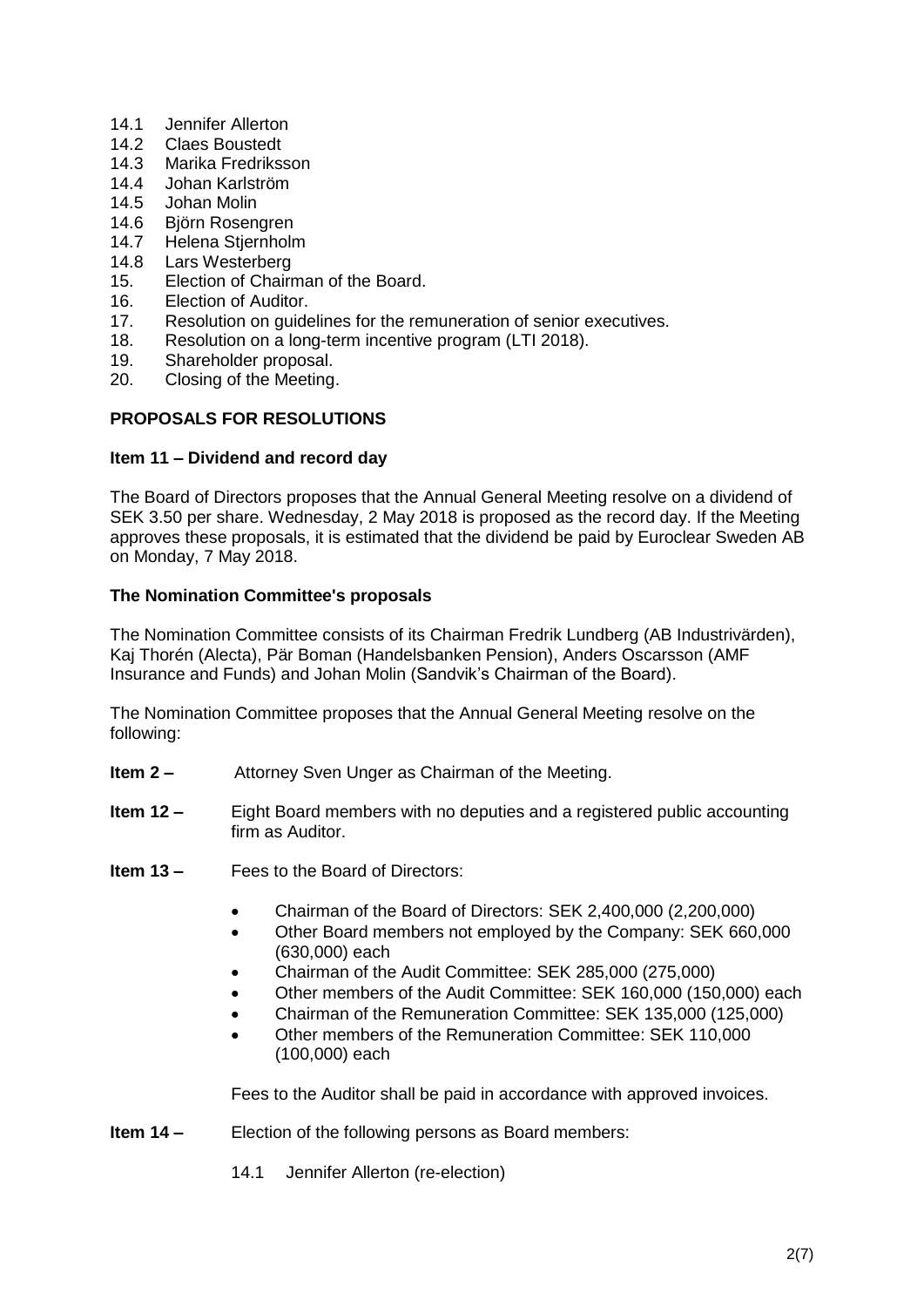- 14.2 Claes Boustedt (re-election)
- 14.3 Marika Fredriksson (re-election)<br>14.4 Johan Karlström (re-election)
- Johan Karlström (re-election)
- 14.5 Johan Molin (re-election)
- 14.6 Björn Rosengren (re-election)
- 14.7 Helena Stjernholm (re-election)
- 14.8 Lars Westerberg (re-election)
- **Item 15 –** Re-election of Johan Molin as Chairman of the Board of Directors.
- **Item 16 –** Pursuant to the recommendation of the Audit Committee, election of PricewaterhouseCoopers AB as new Auditor for the period until the end of the 2019 Annual General Meeting.

#### **Item 17 – Proposal by the Board of Directors for a resolution on guidelines for the remuneration of senior executives**

The Board of Directors proposes that the Annual General Meeting resolve to adopt the following guidelines for the remuneration of senior executives for the period extending until the 2019 Annual General Meeting, which guidelines correspond to those adopted by the 2017 Annual General Meeting.

The remuneration of the Group Executive Management is to comprise fixed salary, variable salary, pension and other benefits. The total remuneration package should be based on market terms, be competitive and reflect the individual's performance and responsibilities as well as the Group's earnings trend.

The variable salary may comprise short-term incentives in cash and long-term incentives in cash, shares and /or share-based instruments in Sandvik AB. Variable salary in cash is conditional upon the fulfillment of defined and measurable goals and should be maximized in relation to the fixed salary. Long-term incentives in the form of shares and /or share-based instruments in Sandvik AB may be provided through participation in long-term incentive programs approved by the General Meeting. Terms and conditions for variable salary should be designed so that the Board of Directors, if exceptional economic circumstances prevail, has the option of limiting or refraining from payment of variable salary if such a measure is considered reasonable.

In specific cases, agreements may be reached regarding one-off remuneration amounts provided that such remuneration does not exceed an amount corresponding to the individual's annual fixed salary and maximum variable salary in cash, and is not paid more than once per year and individual.

Pension benefits should be defined contribution.

Normally, severance pay is paid when employment is terminated by Sandvik. Members of the Group Executive Management generally have a period of notice of not more than 12 months, in combination with severance pay corresponding to 6–12 months fixed salary. An alternative solution may be applied to the President comprising a period of notice of 24 months and no severance pay. No severance pay will be paid when employment is terminated by the employee.

The Board of Directors is to have the right to depart from the guidelines resolved on by the Annual General Meeting if, in an individual case, there are special reasons for this.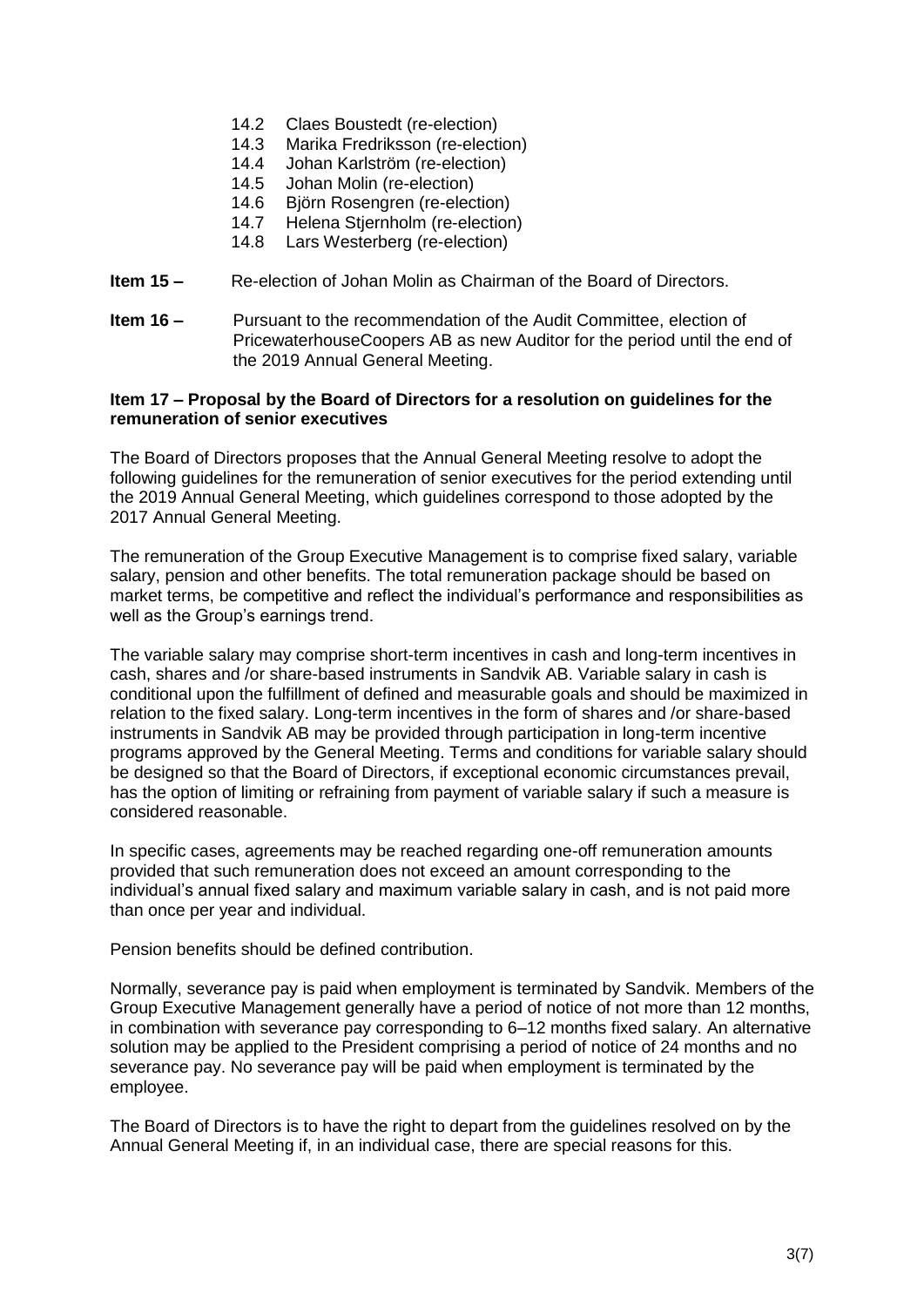The sphere of senior executives encompassed by the guidelines comprises the President and other members of the Group Executive Management.

For information concerning the current remuneration of senior executives, including ongoing long-term incentive programs, refer to note 3.5 in the Company's 2017 Annual Report and the company's website.

## **Item 18 – Proposal by the Board of Directors for a resolution on a long-term incentive program (LTI 2018)**

## *Background*

Since 2014 Sandvik's Annual General Meeting has annually resolved on long-term incentive programs for senior executives and key employees, in the form of performance share programs requiring investment by all participants. The Board of Directors considers that these programs fulfill their purpose of aligning the interests of the participants and the shareholders, strengthening the Sandvik Group's ability to attract, retain and motivate qualified employees and strengthening Sandvik's focus and objective to meet its long-term business goals.

In order to further strengthen alignment between pay and performance while still attracting and retaining competence on competitive terms, the Board of Directors' proposal for a long-term incentive program for senior executives and key employees for 2018 ("LTI 2018") contains the following main modification compared to previous long-term programs; no Matching Shares (i.e. shares not subject to performance targets) can be allotted but instead the maximum number of Performance Shares (as defined below) that may be allotted for each acquired Investment Share (as defined below) is increased by one share in each of the four respective participant categories. Accordingly, the Board of Directors proposes that the Annual General Meeting resolve on LTI 2018 on the below terms and conditions.

## *General*

LTI 2018 encompasses approximately 350 senior executives and key employees in the Sandvik Group, divided into four categories. The maximum number of Sandvik shares that can be allocated pursuant to LTI 2018 is 3 million shares, which corresponds to approximately 0.24 percent of the number of outstanding shares in Sandvik.

In order to participate in LTI 2018 the employee is required to invest in Sandvik shares at market price no later than 12 June 2018 ("Investment Shares"). In the event that the employee is not able to invest before this date due to being entered in an insider list (logbook) kept by Sandvik, the Board of Directors shall be entitled to postpone the date of investment for such employee. The employee may within the scope of LTI 2018 invest up to an amount corresponding to 10 percent of the employee's fixed annual salary before tax at the time of the investment.

Provided such acquisition of Investment Shares is made, participants of LTI 2018 will be entitled to allotment of Sandvik shares, free of charge, after a period of three years on the terms and conditions set forth below.

## *Performance Shares*

Each acquired Investment Share entitles participants to be allotted Sandvik shares provided certain performance targets are met ("Performance Shares"). The maximum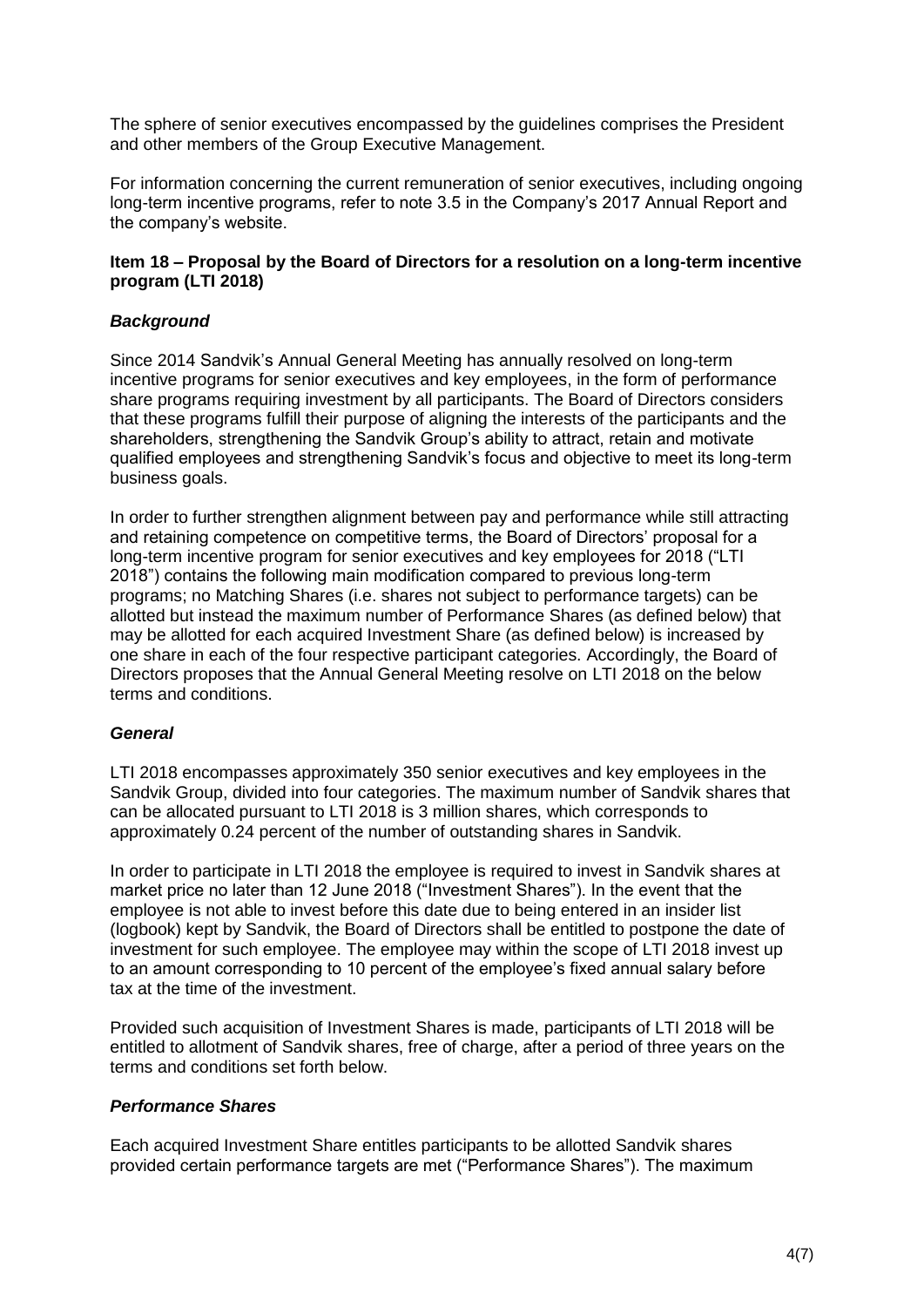number of Performance Shares that may be allotted for each acquired Investment Share is:

- 8 for the President,
- 7 for each additional member of the Group Executive Management (currently 7 persons),
- 6 for each senior manager (approximately 60 persons), and
- 5 for each key contributor (approximately 283 persons).

Each member of the Group Executive Management shall nominate the persons that are to be offered participation in LTI 2018 and that are to be classified as senior manager and key contributor, respectively, based on position, qualification and individual performance. All nominations are to be approved by the President and CEO.

The number of Performance Shares that will finally be allotted to the participant for each acquired Investment Share is dependent on the development of the Sandvik Group adjusted Earnings Per Share ("EPS") during the financial year 2018, compared to adjusted EPS for the financial year 2017. The Board of Directors establishes the levels regarding adjusted EPS that must be attained for allotment of a certain number of Performance Shares. In order for any Performance Shares to be allotted adjusted EPS growth for the financial year 2018 must exceed 5 percent in relation to adjusted EPS for the financial year 2017. The established levels and the extent to which they are attained will be disclosed in the 2018 Annual Report.

## *Prerequisites for allotment*

The allotment of Performance Shares requires continuous employment and that all Investment Shares be held during a period of three years from the acquisition of the Investment Shares ("Vesting Period"). The Chairman of the Board of Directors may in special cases grant exemptions from these requirements for individual participants, whereas the Board of Directors may decide on any such exemption concerning groups of participants.

If the prerequisites for allotment set forth for LTI 2018 are met, allotment of Performance Shares will take place during 2021, and no later than 30 June 2021. The allotment will take place free of charge, subject to tax.

#### *Adjustment of the number of Performance Shares etc.*

Before the allotment of Performance Shares takes place, the Board of Directors shall consider whether the number of Performance Shares is reasonable taking into account the financial results and position of Sandvik, the impact of larger acquisitions, divestments and other significant capital transactions, stock market conditions and other circumstances. If the Board of Directors deems that this is not the case, the Board of Directors shall reduce the number of Performance Shares to the lower number the Board of Directors finds appropriate or decide that no allotment should take place.

In the event of a bonus issue, split, rights issue and/or other similar events in Sandvik, the Board of Directors shall be entitled to decide on the recalculation of the terms of LTI 2018.

The Board of Directors may decide on the implementation of an alternative cash based incentive solution for participants in countries where the acquisition of Investment Shares or allotment of Performance Shares is not appropriate, or if such solution is otherwise considered appropriate. Such alternative incentive solution shall to the extent practically possible be designed to correspond to the terms of LTI 2018.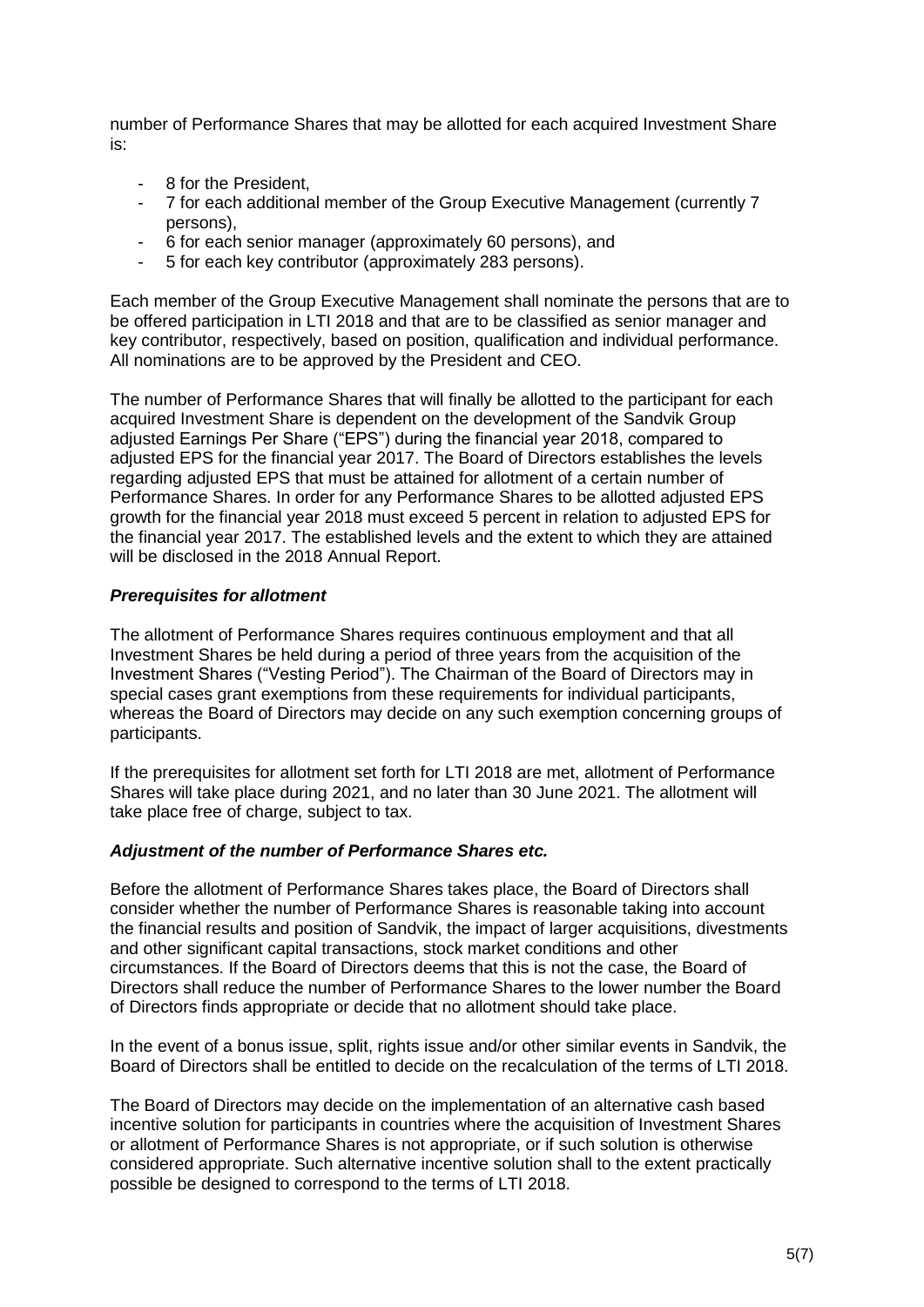The Board of Directors, or a committee appointed by the Board of Directors for this purpose, shall be responsible for the detailed design and administration of LTI 2018 based on the main terms set forth herein.

The right to be allotted Performance Shares cannot be transferred and does not give the participant a right to compensation for dividend distributed during the Vesting Period with respect to the underlying shares.

### *Costs of LTI 2018 and hedging arrangements*

The total cost of LTI 2018 is estimated up to SEK 327 million, assuming a Sandvik share price of SEK 150. The costs will be allocated over the years 2018–2020. The costs have been calculated as the sum of personnel costs, including social security costs of SEK 54 million, and administration costs of approximately SEK 2 million for the program.

Sandvik intends to secure its commitment to deliver up to 3 million Sandvik shares under LTI 2018 through a share swap agreement with a third party. The interest cost for such a share swap is estimated at approximately SEK 2 million per year based on the current interest levels and a share price of SEK 150. Against this cost, however, stands the value of possible dividends.

#### *Preparation of the proposal*

The proposal has been prepared by the Board's Remuneration Committee and has been discussed and resolved on by the Board of Directors. The President has not taken part in the Board of Directors' discussion and resolution with respect to the proposal.

#### *Majority requirement*

The resolution regarding LTI 2018 requires a majority of more than half of the votes cast at the Meeting.

## *Other*

For a description of other long-term incentive programs within Sandvik reference is made to note 3.5 in Sandvik's 2017 Annual Report and to the Company's website.

#### **Item 19 – Shareholder proposal**

Shareholder Mikael Hammarlund has proposed that Sandvik's head office be relocated to Sandviken.

#### **INFORMATION AT THE ANNUAL GENERAL MEETING**

The Board of Directors and the President shall, if any shareholder so requests and the Board of Directors believes that it can be done without material harm to the Company, provide information regarding circumstances that may affect the assessment of an item on the agenda, and circumstances that can affect the assessment of the Company's or its subsidiaries' financial situation, or the Company's relation to other group companies.